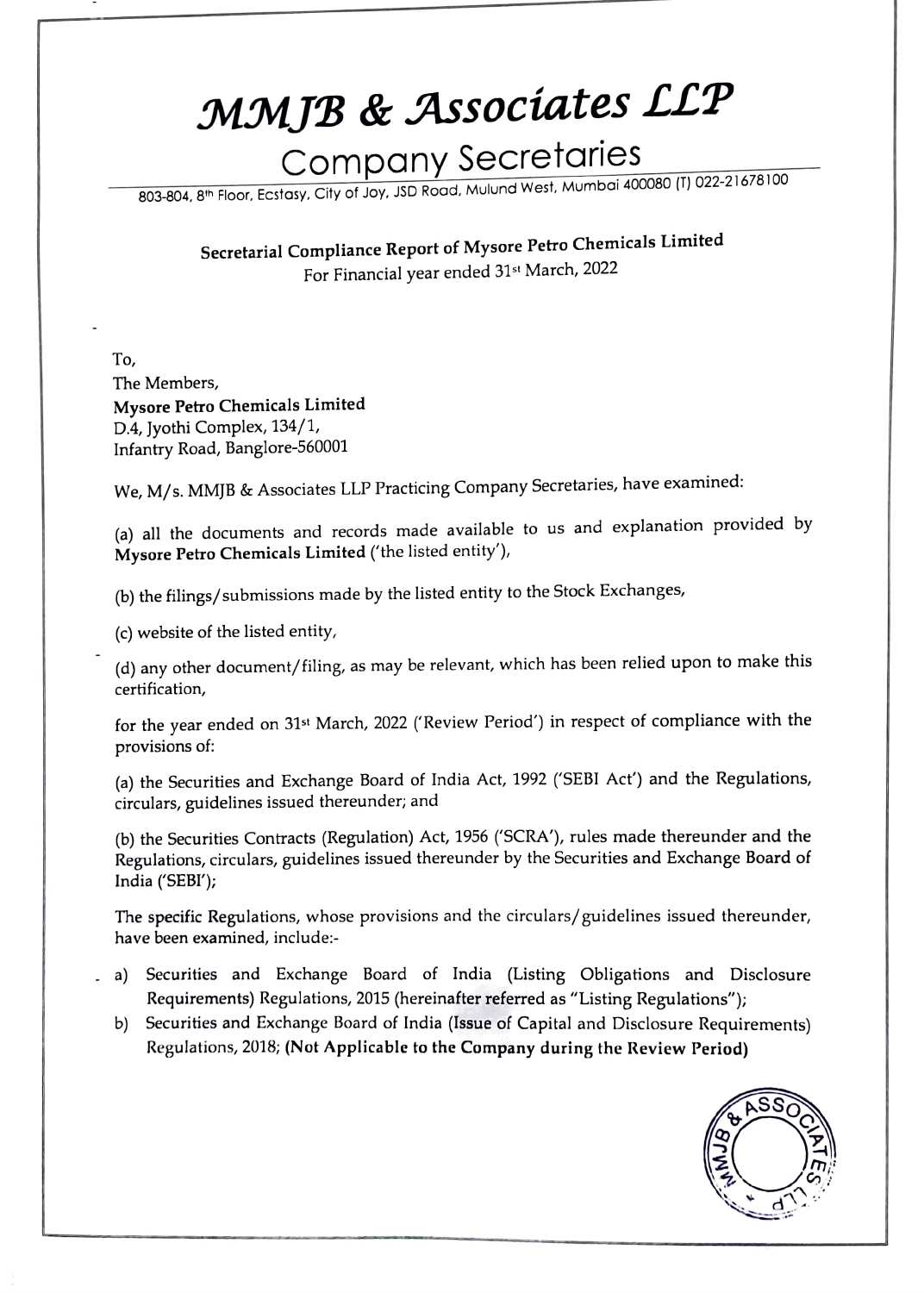- c) The Securities and Exchange Board of India (Substantial Acquisition of Shares and Takeovers) Regulations, 2011;
- d) The Securities and Exchange Board of India (Buyback of Securities) Regulations, 2018;-(Not Applicable to the listed entity during the Review Period)
- e) The Securities and Exchange Board of India (Share Based Employee Benefits) Regulations, 2014 and Securities and Exchange Board of India (Share Based Employee Benefits and Sweat Equity) Regulations, 2021; (Not Applicable to the listed entity during the Review Period)
- 1The Securities and Exchange Board of India (lssue and Listing of Debt Securities) Regulations, 2008, Securities and Exchange Board of India (Issue and Listing of Non-Convertible Redeemable Preference Shares) Regulations, 2013 and Securities and Exchange Board of India (Issue and Listing of Non-Convertible Securities) Regulations, 2021; (Not Applicable to the listed entity during the Review Period)
- g) The Securities and Exchange Board of India (Prohibition of Insider Trading) Regulations, 2015;
- h) The Securities and Exchange Board of India (Registrars to an Issue and Share Transfer Agents) Regulations, 1993 regarding the Companies Act, 2013 and dealing with clients;
- i) The Securities and Exchange Board of India (Depositories and Participants) Regulation, 2018 to the extent applicable;

and circulars/ guidelines issued thereunder and SEBI circular No.<br>CIR/CFD/CMD1/114/2019 dated October 18, 2019 in respect of Resignation of statutory auditors from listed entities and their material subsidiaries and based on the above examination, we hereby report that, during the Review Period:

(a) The listed entity has complied with the provisions of the above Regulations and circulars/ guidelines issued thereunder, except in respect of matters specified below:

| <b>Compliance Requirement</b><br>(Regulations/circulars/<br>guidelines including specific<br>clause) | Deviations | <b>Remarks of the Practicing</b><br><b>Company Secretary</b> |
|------------------------------------------------------------------------------------------------------|------------|--------------------------------------------------------------|
|                                                                                                      |            |                                                              |

(b)Thelisted entity has maintained proper records under the provisions of the above Regulations and circulars/ guidelines issued thereunder in so far as it appears from our examination of those records.

(c)The following are the details of actions taken against the listed entity/ its promoters/ directors/ material subsidiaries either by SEBI or by Stock Exchanges (including under the Standard Operating Procedures issued by SEBI through various circulars) under the aforesaid Acts/ Regulations and circulars/ guidelines issued thereunder.